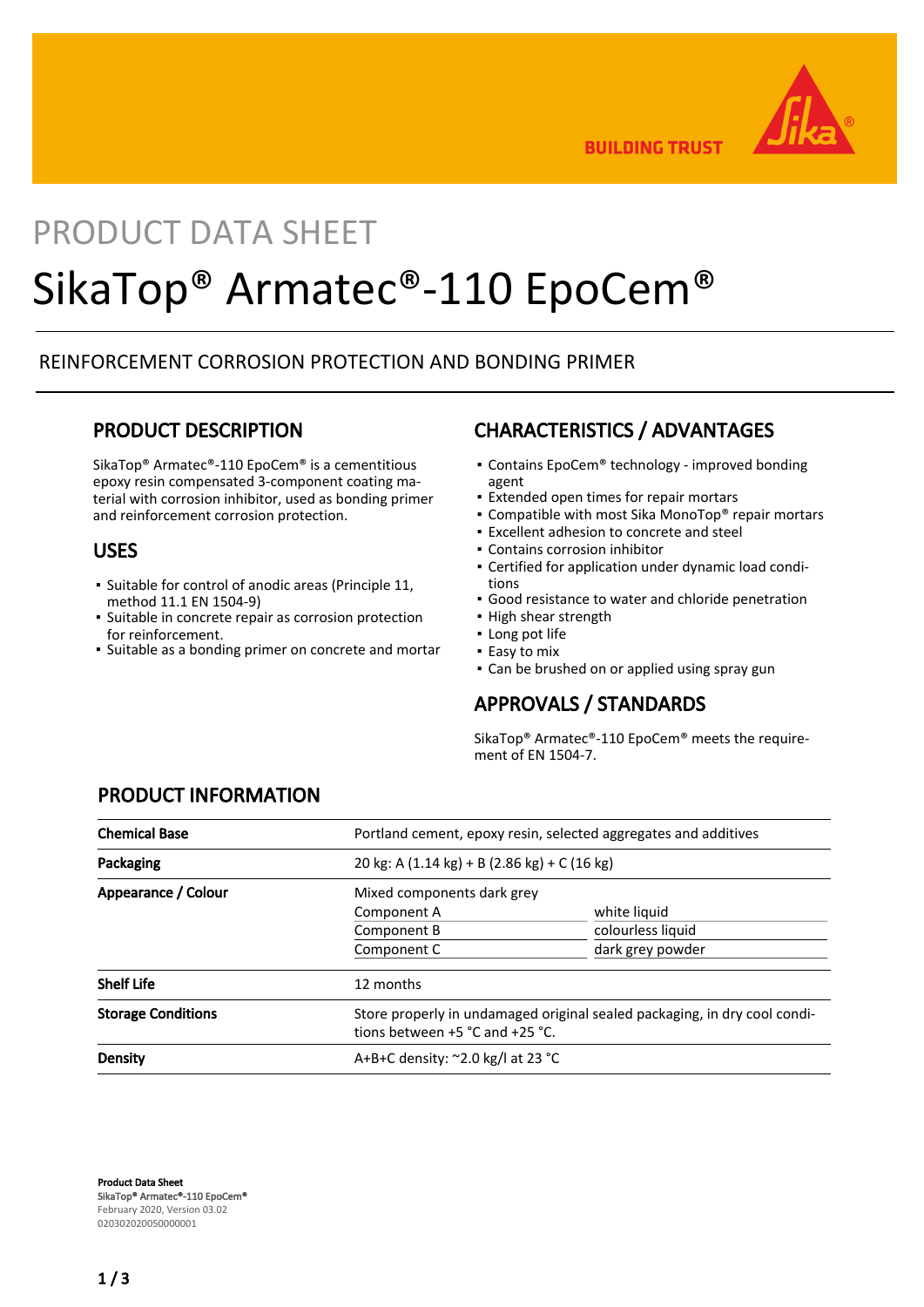## TECHNICAL INFORMATION

| <b>Tensile Adhesion Strength</b>        | $\geq$ 1.5 N/mm <sup>2</sup> (MPa) (after 28 days) | (EN 1542)  |
|-----------------------------------------|----------------------------------------------------|------------|
| Lap Shear Strength                      | Pass                                               |            |
| <b>Coefficient of Thermal Expansion</b> | $~^{\sim}$ 18 x 10 <sup>-6</sup> 1/K               | (EN 1770)  |
| Diffusion Resistance to Water Vapour    | $\mu$ H <sub>2</sub> O ~500                        |            |
| <b>Corrosion Test</b>                   | Pass                                               | (EN 15183) |

## SYSTEM INFORMATION

| System Structure | SikaTop <sup>®</sup> Armatec <sup>®</sup> -110 EpoCem <sup>®</sup> is part of the Sika <sup>®</sup> repair system com-<br>plying with the relevant part of European Standard EN 1504 and compris-<br>ing of: |                                                                    |  |
|------------------|--------------------------------------------------------------------------------------------------------------------------------------------------------------------------------------------------------------|--------------------------------------------------------------------|--|
|                  | Bonding Primer / Reinforcement<br><b>Corrosion Protection</b>                                                                                                                                                | SikaTop <sup>®</sup> Armatec <sup>®</sup> -110 EpoCem <sup>®</sup> |  |
|                  | Hand placed repairs                                                                                                                                                                                          | Sika MonoTop <sup>®</sup> series                                   |  |
|                  | Flowable repairs                                                                                                                                                                                             | Sika MonoTop <sup>®</sup> series                                   |  |
|                  | Sprayed repairs                                                                                                                                                                                              | SikaCem <sup>®</sup> Gunite series                                 |  |

## APPLICATION INFORMATION

| Consumption                       | As reinforcement corrosion protection coating:<br>$\sim$ 2 kg per m <sup>2</sup> and application layer ( $\sim$ 1 mm thick)<br>In total minimum 2 layer thickness (~2 mm thick)                                    |                             |  |
|-----------------------------------|--------------------------------------------------------------------------------------------------------------------------------------------------------------------------------------------------------------------|-----------------------------|--|
|                                   | As a bonding primer, substrate:<br>$>$ 1.5 to 2.0 kg per m <sup>2</sup> /mm dependent on substrate conditions                                                                                                      |                             |  |
| <b>Ambient Air Temperature</b>    | +5 °C minimum; +30 °C maximum                                                                                                                                                                                      |                             |  |
| <b>Substrate Temperature</b>      | +5 °C minimum; +30 °C maximum                                                                                                                                                                                      |                             |  |
| Pot Life                          | $\approx$ 3 hours (at +20 °C)                                                                                                                                                                                      |                             |  |
| <b>Waiting Time / Overcoating</b> | Maximum waiting time before application of repair mortar<br>Sika repair mortars and non-fast setting concrete can be applied on<br>SikaTop <sup>®</sup> Armatec®-110 EpoCem <sup>®</sup> within a maximum time of: |                             |  |
|                                   | <b>Temperature</b>                                                                                                                                                                                                 | <b>Maximum Waiting Time</b> |  |
|                                   | $+5 °C$                                                                                                                                                                                                            | 6 hours                     |  |
|                                   | $+10 °C$                                                                                                                                                                                                           | 5 hours                     |  |
|                                   | $+20 °C$                                                                                                                                                                                                           | 2 hours                     |  |
|                                   | $+30 °C$                                                                                                                                                                                                           | 1 hour                      |  |

## APPLICATION INSTRUCTIONS

#### SUBSTRATE QUALITY / PRE-TREATMENT

#### Concrete:

The concrete shall be free from dust, loose material, surface contamination and materials which reduce bond or prevent suction or wetting by repair materials. Delaminated, weak, damaged and deteriorated concrete and where necessary sound concrete shall be removed by suitable means.

The surface shall be thoroughly pre-wetted and not be allowed to dry before application of the concrete repair mortar. The surface shall achieve a dark matt appearance without glistening and surface pores and pits shall not contain water.

#### Steel reinforcement:

Rust, scale, mortar, concrete, dust and other loose and deleterious material which reduces bond or contributes to corrosion shall be removed and reinforcement cleaned to SA 2 in accordance with ISO 8501-1. Surfaces shall be prepared using abrasive blast cleaning techniques or high pressure water-blasting.

#### MIXING

SikaTop® Armatec®-110 EpoCem® can be mixed with a low speed (< 250 rpm) electric drill mixer. Shake components A and B thoroughly before opening. Pour liquid components A and B into a suitable





**BUILDING TRUST**